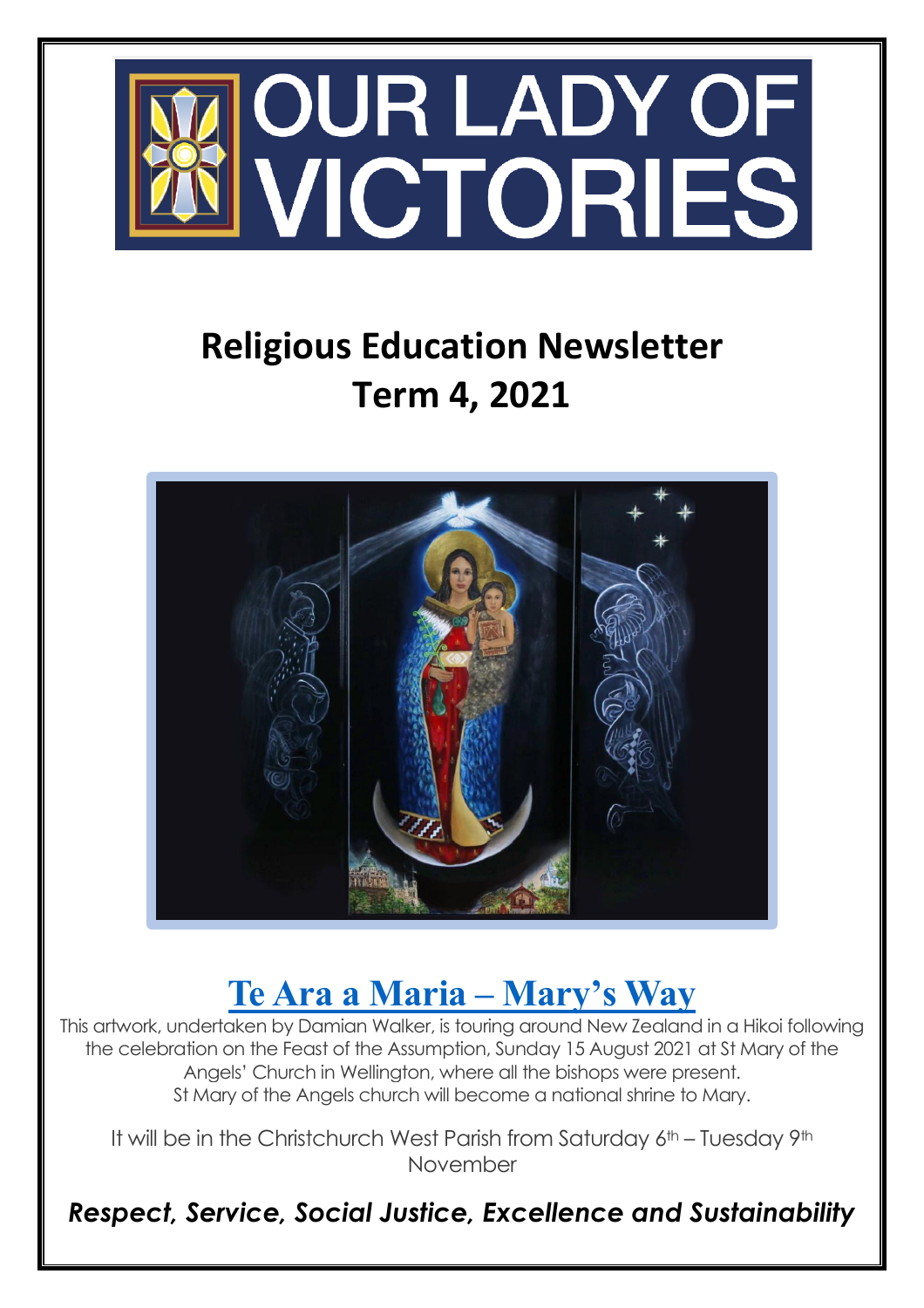Tēnā koutou and welcome back to the final term of 2021. We hope you had a relaxing two weeks.

The main Strand covered this term is the Communion of Saints. This links in well with [Mission Sunday](https://missio.org.uk/what-is-world-mission-sunday/) on 24th October and also the celebration of All Saints and All Soul's day at the beginning of Week 3. The children have specific lessons on these, as part of learning about the Liturgical Year. The Achievement Objectives for the Communion of Saints for each level are outlined below.

The last three weeks of the year the children will have lessons about Advent and Christmas. As 'Service' is our values focus this term, a number of classes will be serving in the community and sharing their gifts and talents leading up to Christmas. (Depending on the Alert Level we are in) The Young Vinnies will also be having a Cake Stall to raise money to purchase gifts to distribute to those in need.

At Level 2 we are unable to attend Mass as a whole school however we will be attending with buddy classes on a roster. Watch out for the Newsletter to see if these change with the changing levels.

This year our Parish begun a new programme for preparing children for First Holy Communion. Thankfully a lot of the lessons are online so the children have been able to continue their preparation for this special sacrament. The programme will finish up with a half day Saturday retreat on the 27 November followed by **First Holy Communion Mass on Sunday 28 November**. (Time to be confirmed)

All going well we will finish the school year with a whole school Mass on Tuesday 14th December at 5.30 followed by the School Prizegiving. We are hoping to have the prizegiving in the Church straight after Mass. All students are expected to attend these events and whanau are invited to join us for this special farewell to our Leavers.

.

God Bless *Cath Shaw –DRS*

| pvu = u.vv. |                                           |           |  |
|-------------|-------------------------------------------|-----------|--|
| 22 October  | Mass-S2 and J1                            | $9:00$ am |  |
| 29 October  | Mass – Room 10 and 5                      | $9:00$ am |  |
| 5 November  | Mass – Room 4 and S1                      | $9:00$ am |  |
| 12 November | Show Day                                  | $9:00$ am |  |
| 19 November | Room 6 and 8                              | $9.00$ am |  |
| 26 November | Room 7 and 9                              | $9:00$ am |  |
| 27 November | <b>First Holy Communion Retreat</b>       | Time TBC  |  |
| 28 November | <b>First Holy Communion Mass</b>          | Time TBC  |  |
| 3 December  | Mass -S2 and J1 (Level dependent)         | $9:00$ am |  |
| 10 December | Mass - Room 10 and 5 (Level<br>dependent) |           |  |
| Tuesday     | End of Year Mass for Whole                | 5.30pm    |  |
| 14 December | School. Prizegiving to follow             |           |  |
| 15 December | <b>School Finishes</b>                    |           |  |
|             |                                           |           |  |

## **Important Dates for your Calendar**

Because our parish is subscribed to FORMED, all our parishioners have access to this amazing resource. Think of it as 'the Catholic version of Netflix.' It has over 4000 videos, series, talks, e-books and even cartoons for children.

> To sign up follow these simple steps: Go to <https://signup.formed.org/> Enter '8052' (Catholic Parish of Christchurch West) Enter your name and your email address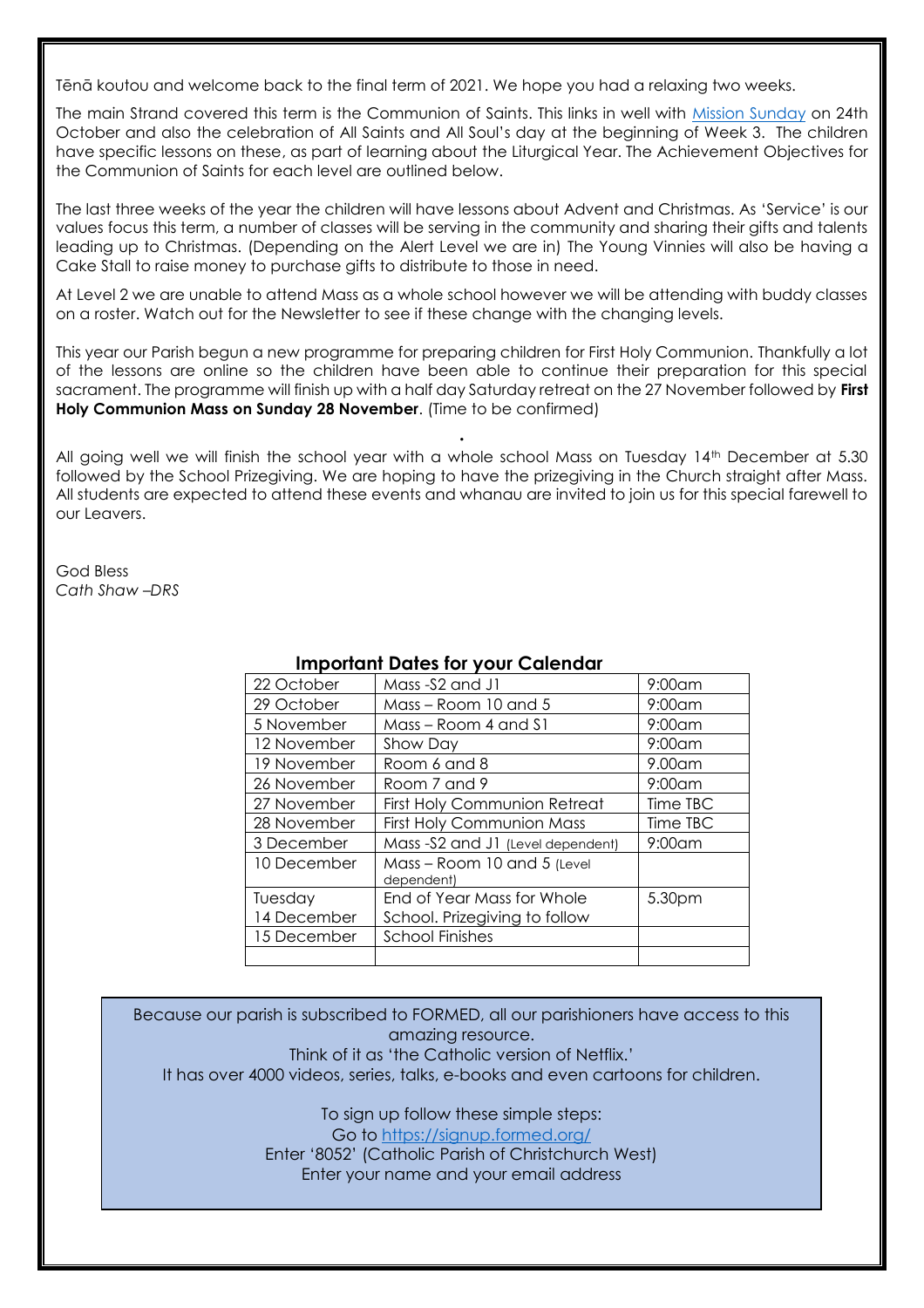## **Below is an outline of learning for Communion of Saints for each Curriculum Level**

In their study of the Communion of Saints Te Kotahitanga o Te Hunga Tapu, children and young people will gain and apply knowledge, skills, attitudes and values to understand and integrate into their lives:

1) That the Communion of Saints is the Church - the living and the dead.

2) Whakapapa genealogy as relating to the whānau a te Atua family of God

3) Mary, Mother of God, her life and her significance in the life of the Church.

4) The Saints and other inspiring people, including people in Aotearoa New Zealand, who serve the poor and vulnerable.

5) The sanctity and meaning of life and human dignity, the mystery of death, loss and suffering from a hope-filled Christian perspective.

6) The Christian belief in judgement and life after death and their relationship to the everyday choices people make while they consider the Common good.

| <u> Level 1 – Year 1 &amp;2:</u>                                                                                                                                                                                                                                                                                                                                                                                                                                                                                                                                                                                                                                                                                                                                                                                                                                                                                                                                                  | <u>Level 2 – Year 3 &amp;4:</u>                                                                                                                                                                                                                                                                                                                                                                                                                                                                                                                                                                                                                                                                                                                                                                                                                                                                                                                                                                                                                                                                                                          |
|-----------------------------------------------------------------------------------------------------------------------------------------------------------------------------------------------------------------------------------------------------------------------------------------------------------------------------------------------------------------------------------------------------------------------------------------------------------------------------------------------------------------------------------------------------------------------------------------------------------------------------------------------------------------------------------------------------------------------------------------------------------------------------------------------------------------------------------------------------------------------------------------------------------------------------------------------------------------------------------|------------------------------------------------------------------------------------------------------------------------------------------------------------------------------------------------------------------------------------------------------------------------------------------------------------------------------------------------------------------------------------------------------------------------------------------------------------------------------------------------------------------------------------------------------------------------------------------------------------------------------------------------------------------------------------------------------------------------------------------------------------------------------------------------------------------------------------------------------------------------------------------------------------------------------------------------------------------------------------------------------------------------------------------------------------------------------------------------------------------------------------------|
| Mary<br><b>Saints and Inspiring People</b>                                                                                                                                                                                                                                                                                                                                                                                                                                                                                                                                                                                                                                                                                                                                                                                                                                                                                                                                        | Life, Death and Christian Hope<br><b>Choices</b>                                                                                                                                                                                                                                                                                                                                                                                                                                                                                                                                                                                                                                                                                                                                                                                                                                                                                                                                                                                                                                                                                         |
| Mary is the greatest Saint and the mother of Jesus<br>and the wife of Joseph. Mary's holiness was<br>increased as she was very close to God because<br>she was the mother of God's only son. We<br>celebrate Mary's holiness in our Church. The Saints<br>are very holy people because they were very close<br>to God when they lived on earth and now they are<br>in heaven with God. The Saints show us how to live<br>as God wants us to and they can lead us to God.<br>People on earth are connected to the Saints<br>through prayer. Saints can inspire others to love<br>God                                                                                                                                                                                                                                                                                                                                                                                               | During our lives we have times of sadness and pain.<br>God is with us to comfort us in these times. We<br>believe that at death our bodies die but our souls<br>live with God forever in heaven and because of<br>this belief we are filled with hope. Death is a sad<br>time for families and friends. There are many<br>special ways to say goodbye to those who have<br>died. We can remember them and pray that they<br>are at peace with God. We can be with people<br>who are sad and help them to cope with their<br>sadness. On our journey of life we make choices<br>that influence the person we become. We have<br>free will to choose what we do and we try to make<br>good choices and be responsible for what we do.<br>How we live will affect what happens to us when<br>we die. God wants us to live good lives so we can<br>be with God in heaven when we die.                                                                                                                                                                                                                                                        |
| <u>Level 3 - Year 5 &amp; 6</u>                                                                                                                                                                                                                                                                                                                                                                                                                                                                                                                                                                                                                                                                                                                                                                                                                                                                                                                                                   | <u>Level 4 – Year 7 &amp; 8</u>                                                                                                                                                                                                                                                                                                                                                                                                                                                                                                                                                                                                                                                                                                                                                                                                                                                                                                                                                                                                                                                                                                          |
| <b>Saints and Inspiring People</b>                                                                                                                                                                                                                                                                                                                                                                                                                                                                                                                                                                                                                                                                                                                                                                                                                                                                                                                                                | <b>Choices</b>                                                                                                                                                                                                                                                                                                                                                                                                                                                                                                                                                                                                                                                                                                                                                                                                                                                                                                                                                                                                                                                                                                                           |
| Mary                                                                                                                                                                                                                                                                                                                                                                                                                                                                                                                                                                                                                                                                                                                                                                                                                                                                                                                                                                              | Life, Death and Christian Hope                                                                                                                                                                                                                                                                                                                                                                                                                                                                                                                                                                                                                                                                                                                                                                                                                                                                                                                                                                                                                                                                                                           |
| The belief in the Communion of Saints is a Catholic<br>belief about the unity and community of all the<br>members of the Church, those now living, those<br>who are with God in heaven and those who are<br>undergoing purification before entering into the<br>fullness of life with God. The living may pray to the<br>Saints asking for God's help for those in purgatory.<br>The living and the dead join in praise of God. The<br>lives of the Saints inspire the living and show them<br>how to listen to and be strengthened by the Spirit<br>so their lives may be holy. We honour the Saints, as<br>they are our models. Mary's faith journey is told<br>through stories in the Scripture. Mary was a model<br>of faith and the first disciple of Jesus. Mary is<br>honoured because she is the Mother of God and<br>the Mother of the Church. Mary is the patroness of<br>Aotearoa New Zealand. There are many different<br>devotions used in the Church to honour Mary | God has given people the gift of free will. With this<br>gift comes the responsibility to develop an<br>informed conscience so people can make life-<br>giving choices for themselves and others. When our<br>conscience knows what is right and wrong we can<br>make good choices. We need to keep using our<br>conscience to examine the choices we make<br>each day. We will be judged by God when we die<br>according to the life we have lived on earth. Life is<br>a very precious gift and people must show respect<br>for life at all stages. A human person is made up of<br>a body and soul. These gifts help people to feel<br>pleasure and pain and other feelings, to form<br>relationships with God and with others, to learn and<br>to make choices. Catholics believe that at the end<br>of time Christ will come again in glory - we call this<br>the Second Coming. When this happens all of<br>creation will be renewed and there will be no more<br>death, pain or sadness. Catholic burial rites express<br>the Church's respect for those who have died and<br>faith in life after death and those who mourn their |